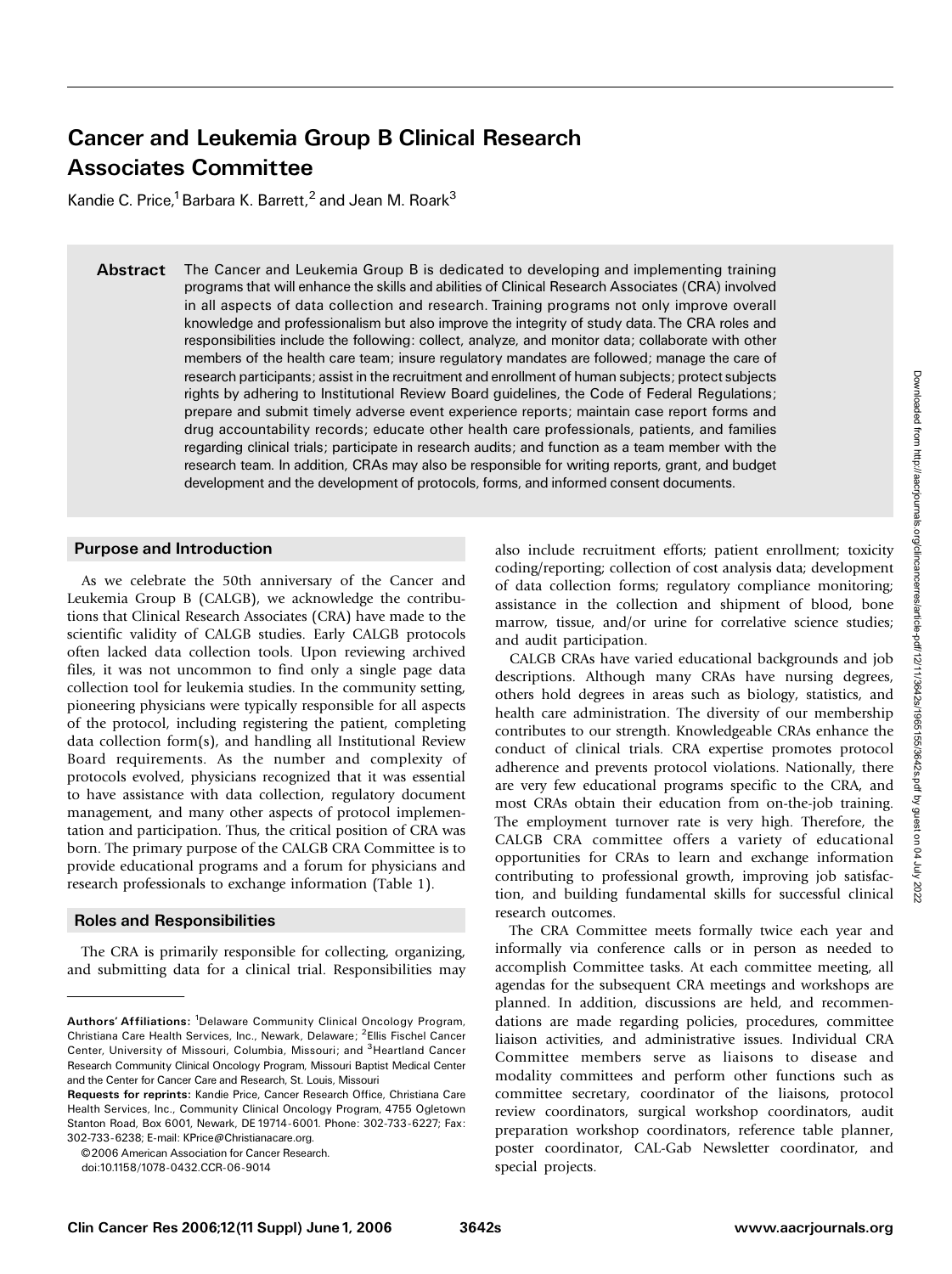### Table 1. CALGB CRA Committee

| Chair                               | Kandie Price, M.S., R.N., OCN, CCRP<br>Delaware CCOP/Christiana Care |  |
|-------------------------------------|----------------------------------------------------------------------|--|
| Vice Chair                          | Health Services, Inc.<br>Barbara Barrett, M.S., CCRP                 |  |
|                                     | University of Missouri/Ellis Fischel<br><b>Cancer Center</b>         |  |
| <b>Protocol Editor</b>              | Kathleen S. Karas, B.S.                                              |  |
|                                     | CALGB Central Office, University of Chicago                          |  |
| <b>Staff Statistician</b>           | Donna R. Hollis, M.S.                                                |  |
|                                     | <b>CALGB Statistical Center, Duke University</b>                     |  |
| Cadre Member                        | Anne Burgess, B.S.N., R.N., CCRC                                     |  |
|                                     | Brigham and Women's Hospital                                         |  |
| Cadre Member                        | Mary Dierker                                                         |  |
|                                     | Missouri Baptist Medical Center                                      |  |
| Cadre Member                        | Angela Dodley, LPN                                                   |  |
|                                     | The Ohio State University                                            |  |
| Cadre Member                        | Debra Herzan, R.N., B.S.N., OCN                                      |  |
|                                     | Dept. of Veterans Affairs, Minneapolis, MN                           |  |
| Cadre Member                        | Rebecca Laughlin, CCRP                                               |  |
|                                     | University of Vermont                                                |  |
| Cadre Member                        | Carolyn Mobley                                                       |  |
|                                     | Wake Forest University School of Medicine                            |  |
| Cadre Member                        | Judith L. Murray, M.S.                                               |  |
|                                     | University of Illinois at Chicago                                    |  |
| Cadre Member                        | Linda Spillett, CCRP                                                 |  |
|                                     | <b>SUNY Health Science Center, Syracuse, NY</b>                      |  |
| Cadre Member                        | Susan Tuttle, R.N.                                                   |  |
|                                     | Southeast Cancer Control Consortium, Inc.                            |  |
| Cadre Member                        | Linda Veit, B.S.                                                     |  |
|                                     | <b>SUNY Upstate Medical University</b>                               |  |
| Cadre Member                        | Howard Weiner, CCRP                                                  |  |
|                                     | University of Chicago                                                |  |
| Cadre Member                        | Margaret E. White, R.N., OCN, CCRP                                   |  |
|                                     | New Hampshire Oncology-Hematology                                    |  |
| <b>CALGB</b> Training               | Angela Rice-Warren, B.A.                                             |  |
| Manager                             | Data Management Center, Duke University                              |  |
| Data Management                     | Debbie G. Sawyer, B.A.                                               |  |
| Director<br><b>Patient Advocate</b> | Data Management Center, Duke University                              |  |
| Liaisons                            | Kathryn Adams<br><b>Edith Fitts</b>                                  |  |
|                                     | Deborah Collyar                                                      |  |
|                                     |                                                                      |  |

To insure that CALGB research is of the highest quality, the primary objectives of the CRA Committee are to:

- Offer continuing education to institutional CRAs in the diagnosis, staging, and multimodality treatment of malignancies studied by CALGB.
- Educate both new and experienced CRAs in the efficient and accurate documentation and timely submission of data.
- Instruct CRAs in compliance with federal regulations regarding informed consent, Institutional Review Board submission, serious adverse event reporting, secondary malignancy reporting, National Cancer Institute (NCI) drug accountability, audit preparation and procedures, and organizational and interpersonal skills.
- Provide instruction in the ethical conduct of clinical trials and human subject protection.
- Interact with disease and modality committees during the development and implementation of new protocols.
- Collaborate extensively with staff at the Statistical Center in the development of data management policies and procedures, forms, and other issues that will affect the data collection procedures of the Group.
- Provide input from the CRA perspective regarding CALGB policies and procedures.
- Provide guidance to new committees and working groups regarding data management issues, forms, and educational materials as those committees/working groups design their initial protocols.
- Represent CALGB in NCI-sponsored efforts to make data management policies and procedures more uniform among the cooperative groups.
- Represent CALGB on Cancer Trials Support Unit (CTSU) advisory boards and review protocol patient education materials.

## Educational Meetings andWorkshops

CRA meeting. The CRA meetings are held at each semiannual CALGB Group Meeting. At these meetings, staff from the CALGB Central Office, including the group administrator, protocol editors, regulatory affairs coordinators, and web manager, present pertinent information to the CRAs. Liaisons from other committees and study chairs use this meeting to introduce new studies to the CRAs and to provide updates regarding accrual or data issues. Staff members from the Statistical Center relay new information about forms, clarify data issues, CALGB policies and procedures, and CALGB Information Systems. The remaining meeting time is used to provide information on topics of general interest to CRAs, such as NCI initiatives, CTSU updates, ethics, institutional review board policies, etc. CRA members are encouraged to provide feedback at these interactive meetings.

Continuing education workshop for CRA. The emphasis of the Continuing Education Workshop for CRAs is on progressive education and refinement of data management skills. This workshop is typically held at each semiannual CALGB Group meeting and occasionally may be combined with the CRA Meeting, the Oncology Nursing Committee meeting, or the Pharmacy Committee meeting. Topics alternate between disease-specific presentations and administrative-related presentations. CALGB physicians provide scientific presentations about diagnosis and staging of various diseases, new investigational agents and/or treatment modalities, patient care implications of CALGB treatment programs, and laboratory techniques.

CRA workshop for surgical protocols. Members of the CRA Committee work closely with the Surgery Committee to coordinate this workshop that is presented semiannually. This session addresses specific issues regarding data management of surgical studies and provides an open forum to identify and solve difficulties that CRAs may encounter with surgical studies.

Audit preparation workshop. The Audit Preparation Workshop is presented annually, usually at the Fall Group Meeting, and includes presentations by both physician and CRA members of the Data Audit Committee. Topics presented